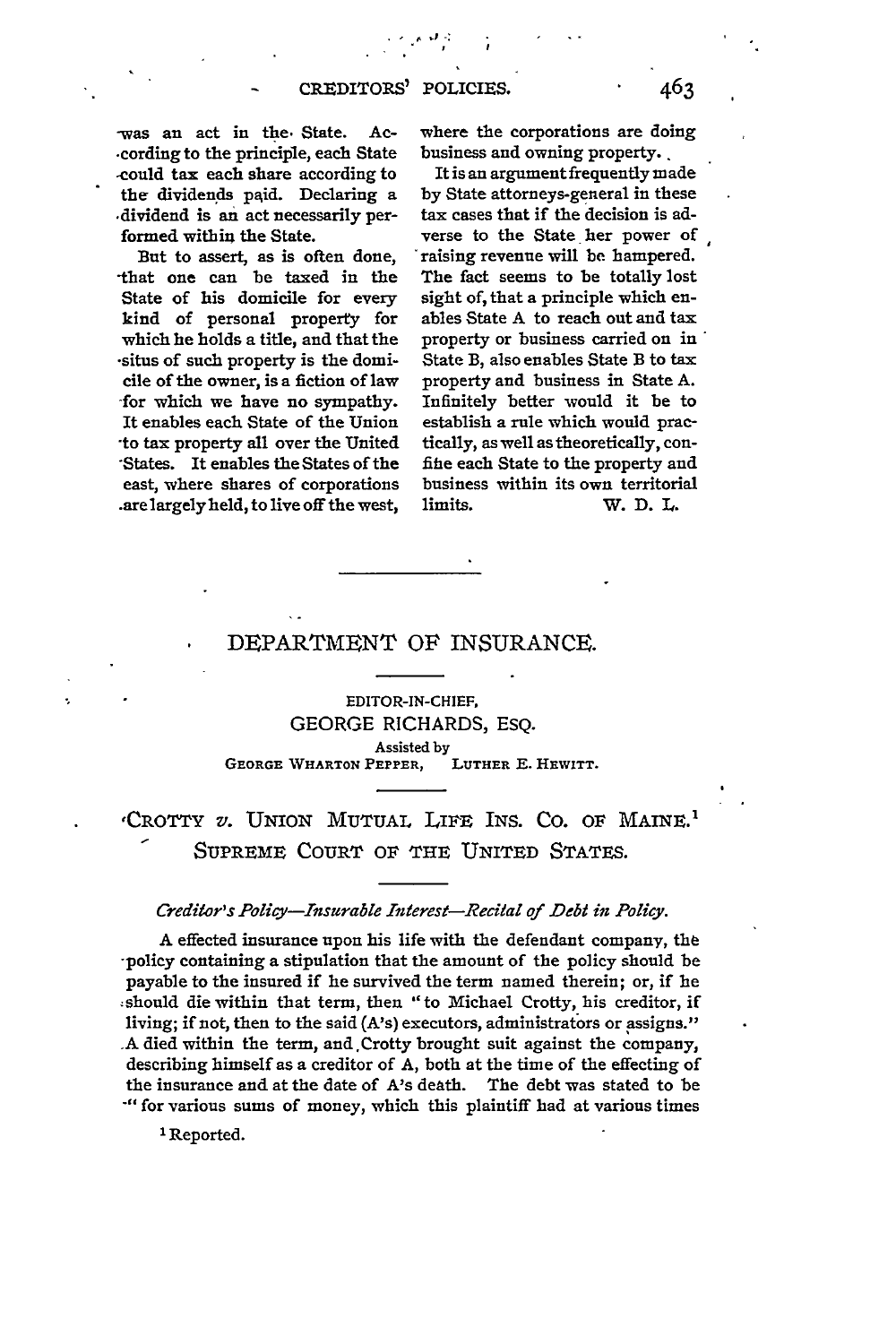advanced to the said (A), amounting to several thousand dollars." The answer denied that A was ever indebted to the plaintiff, and the only proof adduced **by** the latter was the recital of the debt in the policy and proofs of death. *Held*, that if the recital in the policy was an admission. of the debt at all, it was an admission only *as of* the date of the policy. The existence of the debt at the time of the death must be established **by** affirmative testimony, both as to the fact and the amount.

Opinion **by** Mr. Justice BREWER.

#### CREDITORS' POLICiES.

*or'his otwn benefit.* been held in several late cases to.

seem that a policy of insurance the prohibition of the Stat. **14,** eflected **by** the creditor upon the Geo III, **C.** 48, **i.** That interdebtor's life ought to be treated as est depended upon the life of *Mr.* a pure contract of indemnity, yet Pitt, in respect of the means, and it appears to be well established **by** of the, probability; of payment a multitude of decisions that such which the continuance of his life is not its true nature. Lord **ELLEzN-** afforded **to** suh creditors, and the **BOROUGH,** indeed, in Godsall *v.* probability of loss which resulted Boldero, 9 East, 49, treated a de- from his death. The event, against mand under a creditor's policy as which the indemnity was sought being a demand for indemnity, bythis assurance, was substantiallyand expressly based his decision the expected consequence of hisupón Lord MANSFIELD's opinion death as affecting the interest of in 'Hamilton v. Mendes, 2.Barr., these individuals assured in the **1210,** which was a case involving a loss of their debt. This action is, contract of marine insurance. But in point of law, founded upon in spite of some recent vigorous a supposed damnification- of the declarations that Lord Uir.4BOR- plaintiffs, occasioned **by** his death, **OUGH** was right in this view, the existing and conitinuing to exist at. weight of authority is decidedly the time of the action brought; the other way. This will appear and, being so founded, it follows, from an examination of the follow- of-course, that if, before the action-

(1807), a creditor had effected an result to the creditors from theinsurance upon the life of Mr. Pitt. death of Mr. Pitt, were wholly ob-The debtor having died insolvent, viated and prevented by the paythe debt was paid **by** his executors ment of his debt to them, the founout of funds coming into their dation of any action on their part hands *aliunde.* The creditor, who on the ground of such insurancehad then been paid in full, was fails." not permitted by Lord ELLENBOR- The writer has been unable to**ough to recover upon the policy.** find any case prior to Godsall  $v$ . Said his lordship: "The interest Boldero in which the nature of **a**which the plaintiffs had in the life. creditor's policy, as to whether it be

*Insurance effected by the creditor* a'description of interest which has **,** While on principle it should be an insurable one, and not within ing djcisions was brought the damage, which In Godsall *v.* Boldero, 9 East, 49 was at first supposed likely to.

L **. V :.**

Ĵ.

of Mr. Pitt was that of creditors; a contract of indemnity or not, is-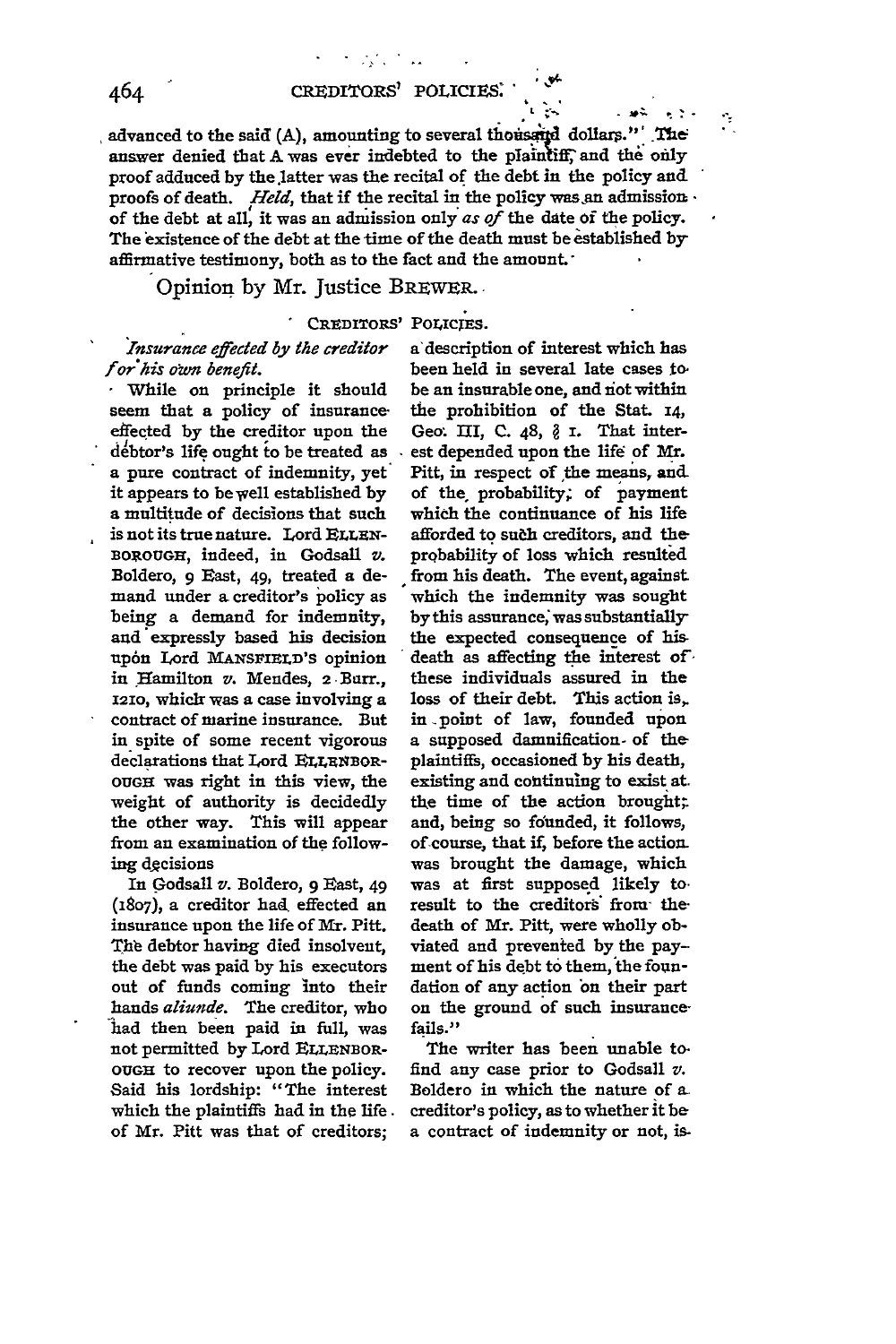discussed. And it will be observed that even in Godsall *v.* Boldero itself, Lord ELLENBOROUGH does not explicitly make a distinction between life insurance effected **by** a creditor and life insurance in the ordinary form.

In Dalby *v.* India and London Life Assurance Co., **15** C. B., **365** (1854), the Court was compelled to decide whether or not Godsall *V.* Boldero would be followed. Dalby, as trustee for the Anchor Life Assurance Co., sued upon a policy of **£1ooo** on the life of the Duke of Cambridge. The Anchor Life Assurance Co. had insured the Duke's life in four separate policies, two for  $\zeta$  1000 and two for  $\zeta$ 500 each, granted **by** that company to one Wright. In order to comply with a resolution of their directors limiting insurances to  $\angle 2000$  on one life, they effect a policy with the defendants for £1000 by way of reinsurance. At the time the policy was subscribed **by** the defendants, the Anchor Company had an insurable interest to the full amount. Afterward an arrangement was made between theoffice and Wright, by which the former granted to Wright and his wife an annuity in cgnsideration of a sum of money and the delivery of the four policies for cancellation. This was done, but one of the directors kept the present policy on foot by the payment of the premiums until the Duke's death. The question, therefore, was whether the interest of the plaintiff, which had terminated before the Duke's death, was sufficient to obviate the objection that he was suing upon a wagering contract. The Exchequer Chamber were unanimous in holding that the interest was sufficient.

Baron PARKE, in delivering the

opinion, pointed out that the contract in suit would have been unquestionably legal at common law whether the plaintiff had had an interest therein or not, and he cited Cozzens *v.* Nantes, 3 Taunt., 315, and the earlier case of Lucena *v.* Crauford, 2 B. & P., 324. "The contract commonly called life assurance," said the learned judge, "when properly considered, is a mere contract to pay a certain sum of money on the death of a person in consideration of the due payment of a certain annuity for his life. The amount of the annuity being calculated in the first instance according to the probable duration of the life, and when once fixed **it** is constant and invariable.  $\dots$ . This species of insurance in no way resembles a contract of indemnity." Having thus explained the nature of line insurance, and having shown that the contract, even without interest, would have been good at the common law, he proceeded to con- •strue the Statute 14 **G.,** III c. 48, as to insurances on lives, and came to the conclusion that the requirements of the statute are satisfied when an interest subsists at the time of effecting the insurance. Of Godsall *v.* Boldero he said: "Upon considering this case it is certain that Lord **ELLENBOROUGH** decided it upon the assumption that a life policy was in its nature a contract of indemnity, as policies on marine risks and against fire undoubtedly are; and that the action was, in point of law, founded on the supposed damnification occasioned by the death of the debtor existing at the time of the action brought, and his Lordship relied upon the decision of Lord **MANSFIZLD** in Hamilton *v.* Mendes, **2** Burr, **1270,** that the plaintiff's demand was for an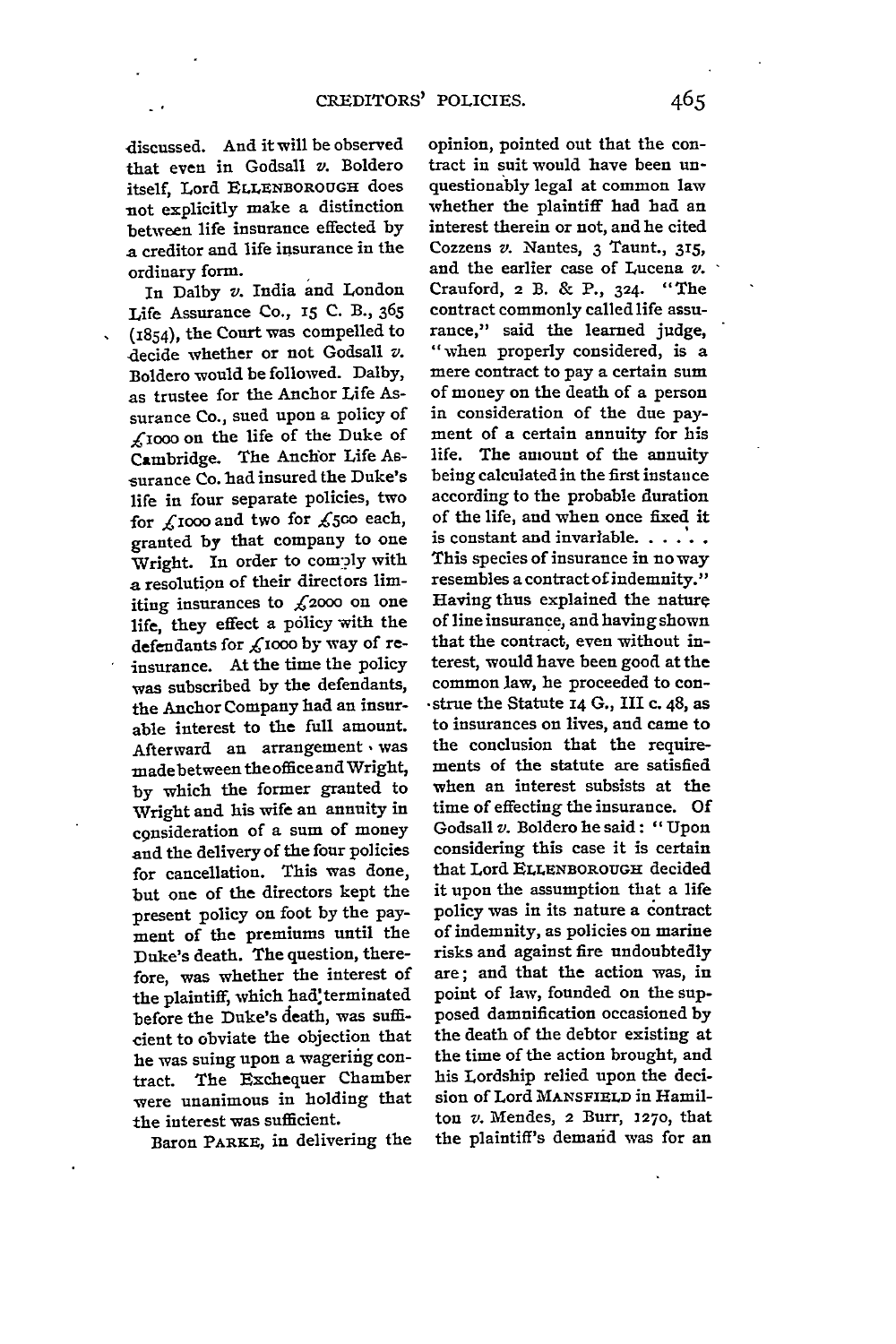indemnity only. Lord **MANSPiELP** -was speaking **of** a policy against marine risks, which is in'its terms a contract for indemnity only. But that is not the nature of what is termed **an** insurance for life; it really is what it is on the face of it, a contract to pay a certain sum in the event of death; it is valid at conmon law, and if it is made **by** a person having an interest in the duration of the life, is not prohibited **by** the Statute 14 **G.,** III **C.** 482'

This decision of Baron **PARxE's** as followed in Law *v.* London Indisputable **Co.,** 24 L. **J. Ch.,** 196; *<sup>I</sup>*K. **& J., 223.** This was **a** case in which the interest which subsisted at the date of effecting the policy had completely terminated at the dateofthe death. The purclaser ofa legacy which was contingent upon the legatee's attaining a certain age, insured the life **of** the legatee for a terpi-which more than covered the period of contingency. The legatee attained the specified age, but died within the period named in the policy. The plaintiff was permitted **'by** Vice-Chancellor WOOD to recover, on the authority of Insurance Co. v. Dalby. "Godsall v. . Boldero," said the Vice-Chancellor, "was not a decision which met with universal approbation, and the decision of the Exchequer Chamber places the matter upon what, I confess, appears to me, independent **of** the **high** authority of that court of appeal, to be the right footing with regard to polices of this description." The view taken in these last two cases is violently assailed **by** Mr. PORTER in his work on insurance (page **15),** which contends that Lord **ELL-NBOROUGH'S judg**ment was correct. He argues that Dalby v. India and London Life Assurance Co. is based **(i)** on amisinterpretation of the gambling act. "In fire insurance," he says, "which is under the same statute., a man must have interest at thetime of insurance and of loss. But in life insurance the words are construed in a different sense altogether. -But it would seem to be clear that the same words in the same statute' are not capable of twocontrary constructions." **(2) On** a. confusion between a man's interest in his own and another's life. **(3)** On a mistaken view as to the nature of a premium. "It is what a man -will pay to protect himself from a probably greater loss. **A'** man has no insurable interest in his premiums, and'by law cannot insure them. He has no more interest in them than in his last year's. butcher'sbill." (4) On a *petitio prin*cipii-inasmuch as both cases con- sider that life insurance cannot'be a contract of indemnity because the sum is certain and all will be **pay**able; whereas the other point to be decided is whether the whole insur**ane** should be payable at all events, or only so much of it as. compensates for the loss.

ŧ

In opposition to PORTER'S view MT. RICHARDS, in his valuable work on insurance (page **38),** says that. Baron **PARKE'S** decision "unquestionably gives the sound and sensible rule. **. . .'** The rate of premiums in life insurance is based upon the supposition that the event. upon which payment is to be made to the insured-will certainly occurat some time or other, and if-a creditor after paying premiums for a long term of years was likely to. lose all the benefit of his insurance, it would practically prevent theuse of this important kind of security." It maybe objected to RICH-**ARDS'** statement that if the law de-

466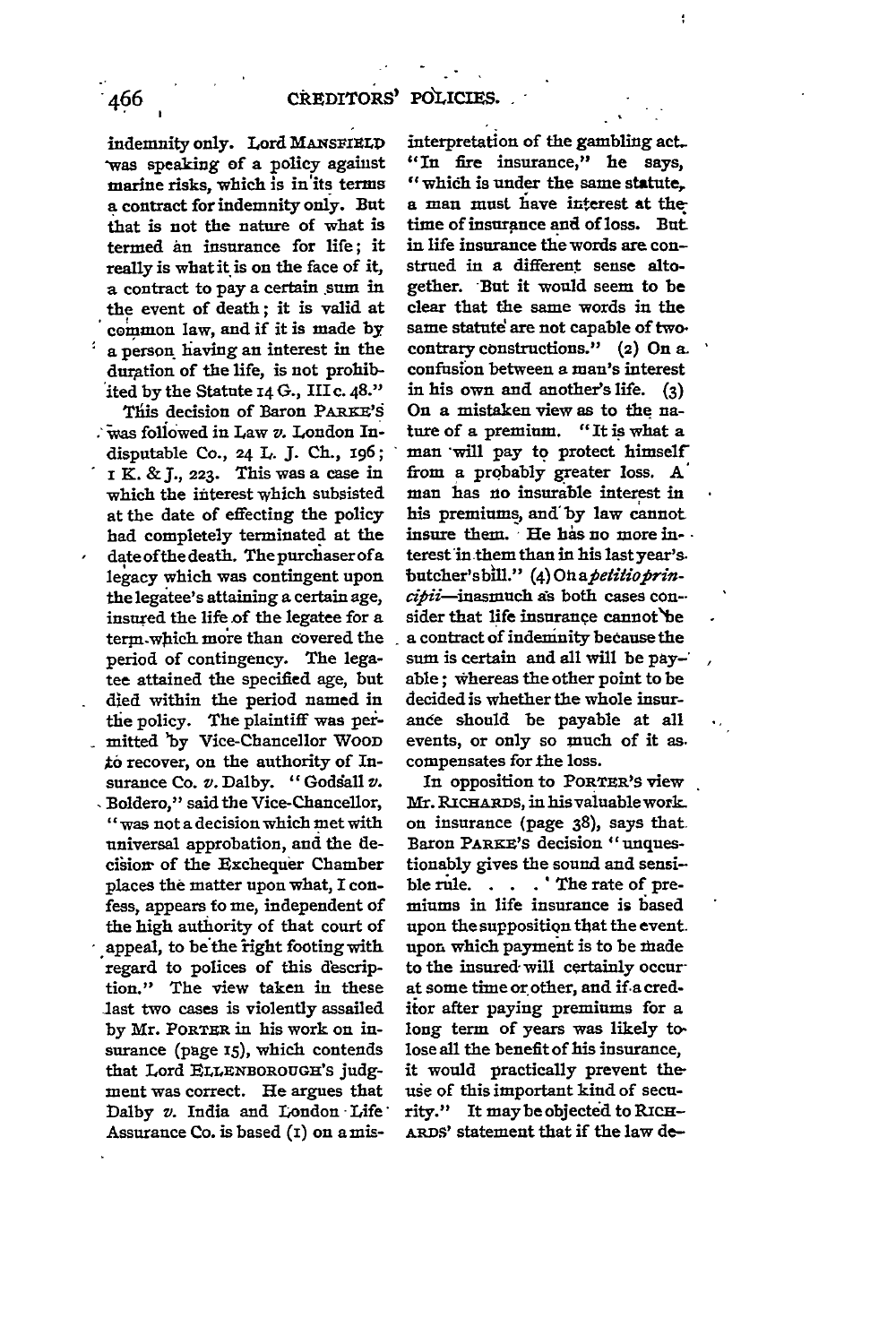dared that a creditor's policy was a contract of indemnity the rate of premiums would be modified so as to meet the popular demand for .security of this nature. This is, doubtless, the answer that **PORTER** -would make; but **by** way of rejoinder it may be remarked that themodification of the premium rate would have to depend in each case upon the value of the creditor's chance of recovering his debt. Such a contingency surely cannot be recognized as a factor in insurance. "The probabilities are not capable of being estimated beforehand with any approximation to certainty." Moreover, it will be  $\alpha$  observed that since Lord ELLEN-**BOROUGH,** in Godsall *v.* Boidero, confessedly appealed to the preexisting law, his appeal must fail if the law ai evidenced **by** the decided cases does not suistain his view. Upon this point Baron PARKE'S. reasoning seems to be conclusive, and since he found that life insurance was not a contract of indemnity before the statute, the only question for him to determine was whether the statute changed its nature. His decision was in effect that the statute had deprived the contract of life insurance of its character as a wager policy, but had not transformed it into a contract of indemnity. The *fietitio princzifi,* and the mode of interpretation to which **PoRT R** objects do not seem to be open to such criticism. Baron PARKE drew his conception of life insurance from the law as it existed before the statute, and merely kept before his mind the old law, and the mischief in giving effect to the statutory remedy.

**PORTER** contends that the courts have shrunk from a consequence of these two decisions, and points

to the case of Hebdon v. West, **3 B. & S., 579, 32** L.J., **Q.** B., **85.** In. this case the plaintiff, a clerk in a bank, was promised **by** a partner therein that his salary should be increased from **2oo** to **£r3oo** per annum,, for seven years. The partner also declared that as long as he lived certain sums due **by** the plaintiff to the bank should not be called in. The plaintiff thereupon insure& the partner's life for  $\sqrt{5}$ 00, and (hisdebt to the bank having increased) he subsequently effected anotherinsurance with another company for **£,25oo.** The partner died, and the plaintiff having collected the first policy paid the amount of it tothe bank. In a suit upon the second policy it was held that the merepromise to forbear did not give the plaintiff an interest, but that the promise to employ raised an interest which would have been sufficient to support the second policy. The voluntary payment, however, of the **C5ooo** under the first policy, since it more than covered the amount of the entire interest, was. held to be a bar to recovery upon the second. It will be observed that this was not a question of the*cessation* of interest; here the plaintiff's whole interest was exhausted **by** the first insurance, and evidenceto that effect was before the Court. The plan suggested by **PORTER, of'** objecting to this evidence, was not attempted **by** counsel.

The Supreme Court of the United States has adopted the view of thelaw taken in Dalby *v.* The Insurance Company.

In the Connecticut Mutual Life-Insurance Co. *v.* Schaefer, 94 **U.S.,** 457, an insurance was effected upon the joint lives of husband and wife, payable to the survivor on the death of either. The insured was divorced.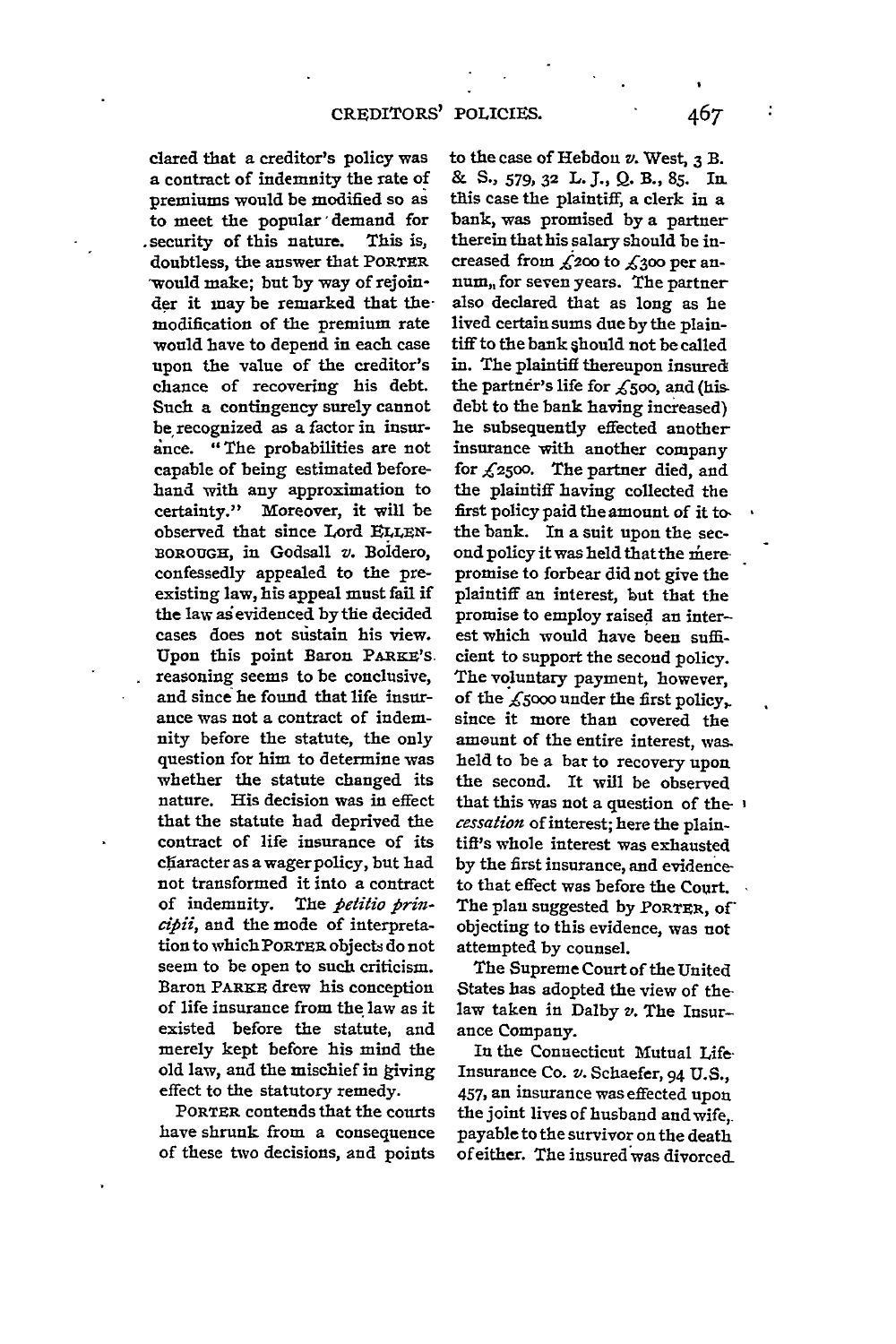*.a vinculo matrimonii..* The woman thereafter was paid the premiums to the time of the death of her former husband, and she was held to be entitled to recover upon the **pol**icy. Mr. Justice BRADLEY, after - to that amount. He continues the quoting from Dalby *v.* Life Insurance Co. at length, uses this language: "As thus interpreted, we might almost regard the English statute as declaratory of the original common law, and as indicating -the proper rule to be observed in this country, where that law furnishes the onlyrule of decision." "In any case," he had observed in an earlier portion of the opinion, "it would be very difficult after the policy had continued for any con siderable time for the courts with--out the aid of legislation to attempt -an adjustment of equities arising **-** from a cessation of interest in the insured life. A right to receive the -equitable value of the policy would probably come as near to a proper adjustment as any that could **be** devised, But if the parties themselves do not provide for the contingency the courts cannot do it for -tiem." It is thus seen that Mr. justice **BRADLEY** quoted Baron PARKE with approval, and Mr. Justice **BRADLZY'S** approval of Baron PARKE met in its turn with the ap--probation of the Supreme Court of Pennsylvania.

In Scott *v.* Dickson, xo8 Pa., **6,** Mr. Justice **PAXSON,** referring to the Life Insurance Company v. Schaefer, and to the rule in Dalby  $v$ . The Insurance Co., said: "It requires but a moment's reflection -to see that this rule is based upon sound principles. It treats a contract of life insurance not as a contract of indemnity as in the case of fire or matine insurance, but as **a** -contract to pay a certain sum of

money in the event of death, and if the policy fell with the cessation of interest it would lead to this result. A is a creditor of B to the extent of \$iooo, and insures his life policy until he paid in premiums, say, \$1100. B then pays the debt. If the policy ceasds as soon as the debt is paid, **A** loses all he has paid, and in reality is out of pocket \$ioo, although he has received his debt in full." In this case Scott had been the surety upon Dickson's official bond, and (as far as can be-gathered from the report) he continued to be thus contingently liable until Dickson's death. The contingent liability wai **held by the** court to give Scott an insurable interest in Dickson's life, which was undoubtedly a correct decision. But it is somewhat difficult to perceive how any. question as to the *termination* **of** the interest could under the facts have arisen. In that.brafich **o'f** the opinion from which the above quotation was made, the Court decided that there was a sufficient interest to support an assignment of the policy-supposing a valid assignment to have been made. The ultimate decision, however, was that although the attempted assignment **by** the insured to his surety had not been completed **by** delivery, yet the evidence in the case justified the couit in treating the policy as if it had been originally effected **by** Dickson upon his own life for the" benefit of Scott -the latter being treated as if he had been the beneficiary designated in the policy.

### *Insurance effected by the debtor for the benefit of his creditor.*

**.** The cases which have heretofore been examined have been cases in which (with the exception of Scott

468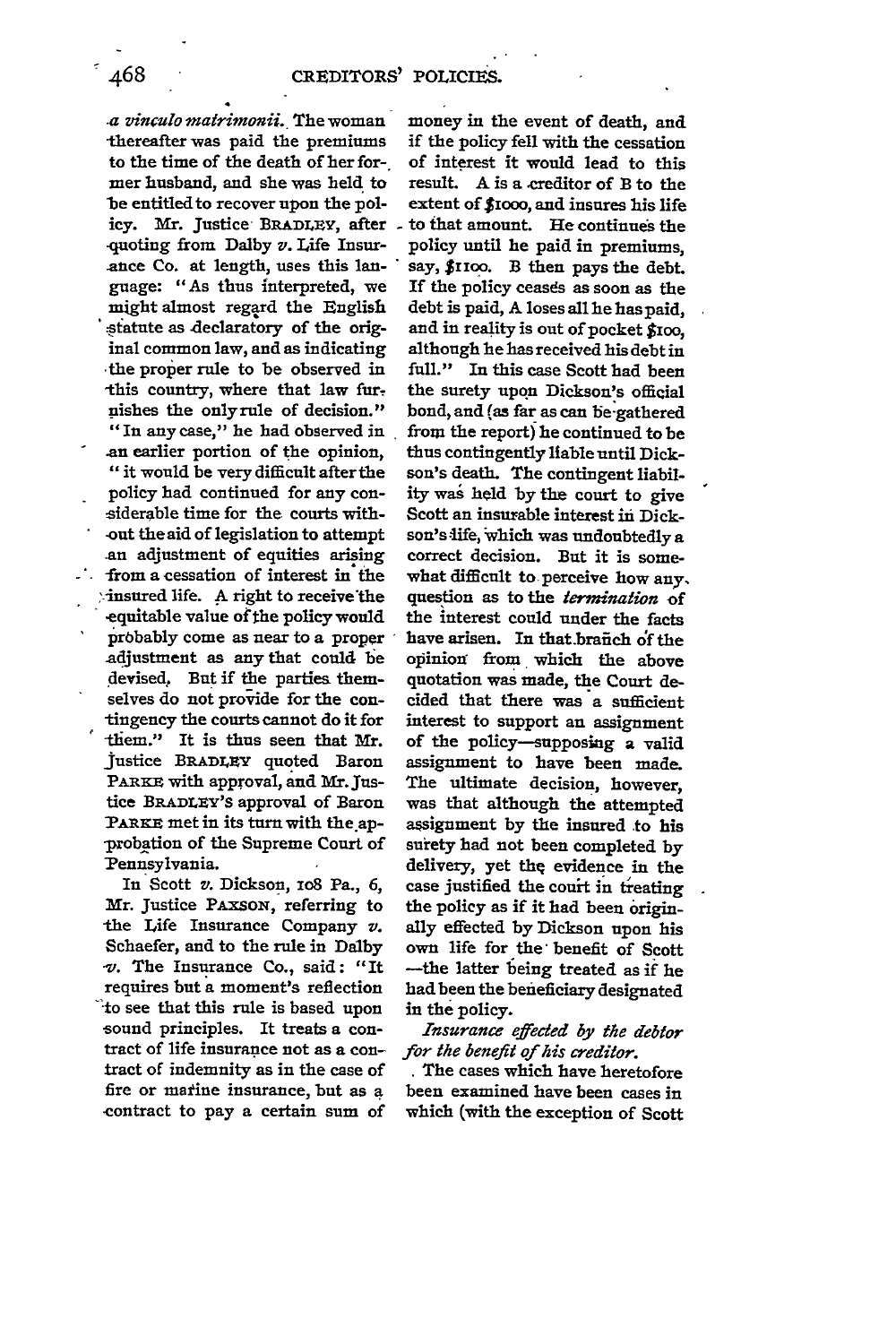*v.* Dickson) the policies were effected **by** the creditor, and in which the premiums were paid **by** him. An important distinction is to be noted between cases of this class and cases in which the debtor obtains the insurance on the insurable interest of the creditor-that is, insures for the benefit of his creditor-and pays the premiums himself. Says Chief Justice **FuLIR,** in Washington Central Bank *v.* Hume, **128 U. S., 195: "If** the creditor insures the life of his debtor, he is thereby indemnified against the loss of his debt **by** the death of his debtor before payment; yet if the creditor keeps up the premiums and his debt is paid before the debtor's death, he may still recover upon the contract which was valid vhen made, and which the insurance company. is bound to pay accordingto its terms; but if the debtor obtains the insurance on the insurable interest of the creditor, and pays the premiums himself and the debt is extinguished and the insurance falls 'in, then the proceeds would go to the estate of the debtor: Knox *v.* Turner, **L. R., 9 Eq., X55."** To the same effect is the language of Mr. Justice BREWER in the principal case: "If a policy of insurance be taken out **by** a debtor on his own life naming a creditor as beneficiary or with a subsequent assignment to a creditor, the general doctrine is that on payment of the debt the creditor loses all interest therein and the policy becomes one for the benefit of the insured, and collectable **by** his executors or administrators."

It is said in 2 May on Insurance **(3d** edition), 459: **"A** creditor's claim upon the proceeds of insurance intended to secure the debt should go no further than indemnity, and all beyond the debt premiums and expenses should go to the debtor and his representatives or remain -with the company, according as the insurance is upon life or property."

Another case which discusses what constitutes a creditor's interest is the Connecticut Mutual Life Insurance Co. *v.* Luehs, io8 **U. S.,** 498. This was a case in which the company issued a policy upon one Dillenburg, who at that time was in partnership with the plaintiff, Luchs, and who was desirous **by.** means of the policy of securing Luchs in respect of the advance made **by** him of Dillenburg's share of the capital. The court was clearly of opinion that Luchs **had** an insurable interest in the life of Dillenburg-first, because at the time the policy was applied for Dillenburg was still in default; and, second, because Luchs was interested in having Dillenburg continue in the partnership. See also Murrell *v.* The Company, io Cush., **282;** Insurance Co. *v.* Johnson, 4 Zab., **576;** Bevin *v.* The Company, **23** Conn., **244.**

*The relation between the amount of insurance and the amount of the debt.*

As to the *amount* of the creditor's interest the case of Cammack v. Lewis, **I5** Wallace, 643, is a leading authority. In that case **A,** being indebted to C in the sum of **\$70,** took out a policy of insurance for \$3ooo for seven years, B agreeing to pay the premiums. **A** died intestate a few months after the policy was issued, and B produced A's note for \$3ooo, dated on the same day with the policy, but given confessedly without consideration, and also an assignment of the  $\blacksquare$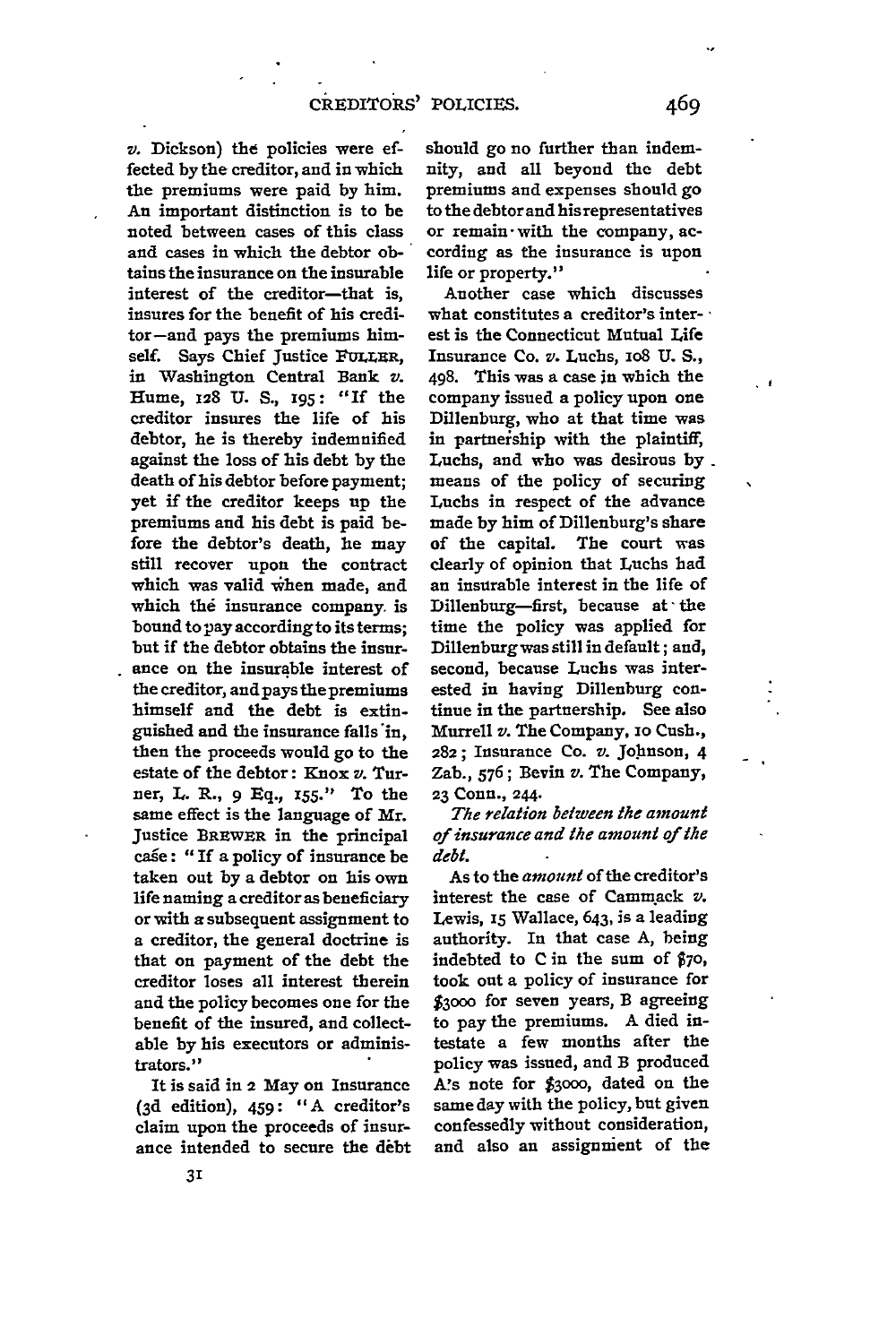policy to him. It was held asto B that.the policy being one of **\$306o** to secure a debt of **\$7o,** was a sheer wagering policy without any claim but considered as one meant to secure the debt. Said Mr. Justice .MiLrR: "Under these circumstances we think that Cammack could in equity and good conscienee only hold the policy as security for what Lewis owed him when it was assigned and such advances as he 'might afterward make on account of it, and that the assignment of the policy to him was only valid to .Ihat extent."

**In** Warnock v. Davis, **io4 U. S., 775,** it is said: "In cases where the insurance is effected merely byway of indemnity, as where a creditor insures the life of his debtor for the purpose of securing his debt, the amount of-insurable interest is the amount of the debt."

**. The** problem suggested in this last quotation confronted the Court' in Grant'sAdministrators v. Kline, **Iis"Pa,, i8.** In that. case a poiic' upon **the** life **of** Grant was taken out **by** him and assigned' to Kline to secure a debt of  $$214$ , due by the former to the latter. The amount of the policy was. **\$3ooo.** It appeared that other policies had been taken out for Kline's benefit, and that he had paid premiums thereon to **the** extent of several'hundred dollars. They had, however, been **allowed** to lapse, and "while the .money thus fruitlessly paid on premiums may-not have amounted to an insurable interest in the life of Grant, for the reason that **sich** payments do not make him a creditor for their amount, we think they showgood faith in.the transaction." " This brings us," said Mr;Justice PAXSON, "to the main question. Was the amount of insurance **so**

disproportioned to Kline's interest in the life of Grant as to make this. a wagering policy? We approach this question with caution; the more so that this Court has not laid down a rule upon this subject That we shall be compelled some day to do so is possible. We have said that the sum insured must not be disproportioned to the interest the holder of the p6licy has in the life insured. To take out a policy of \$5ooo to. secure, a debt **of** *\$5* would- be such a palpable wager that no court would hesitate to de**clare** itsoas'amatter of law. Care must'be taken alsaothat a debtshall **not** be collusively .contracted for the mere purpose of creating, **an** insurable interest. 'Mr. Dickens, in his inimitable "Pickwick Papers," has shown how a debt may be created for the"purpose of lodging the debtor **in** prison **by** collusion with the creditor. Speaking for myself, it may be that a policy taken out **by** the creditor on -the life of his debtor ought to be limited to the amount of the debt with interest, and the amount of the premiums with interest thereon during the expectancy of life, as shown-by the Carlisle tables. This view, however, has never yet been addpted **by** this Court in any adjudicated case, nor do we feel compelled to define.the disproportion now in view of the particilar facts of the case in hand. We do not regard it'as -either immoral or wagering for-'Kline to attempt to secure the sums he had already. fruitlessly. paid in premiums on Grant's life, and-if Grant had **no.** objection thereto, and assisted him therein, **I** do not see that any **one** could'object to this but the company. Again; we have-the declaration of Grant that he owed Kline a

J.